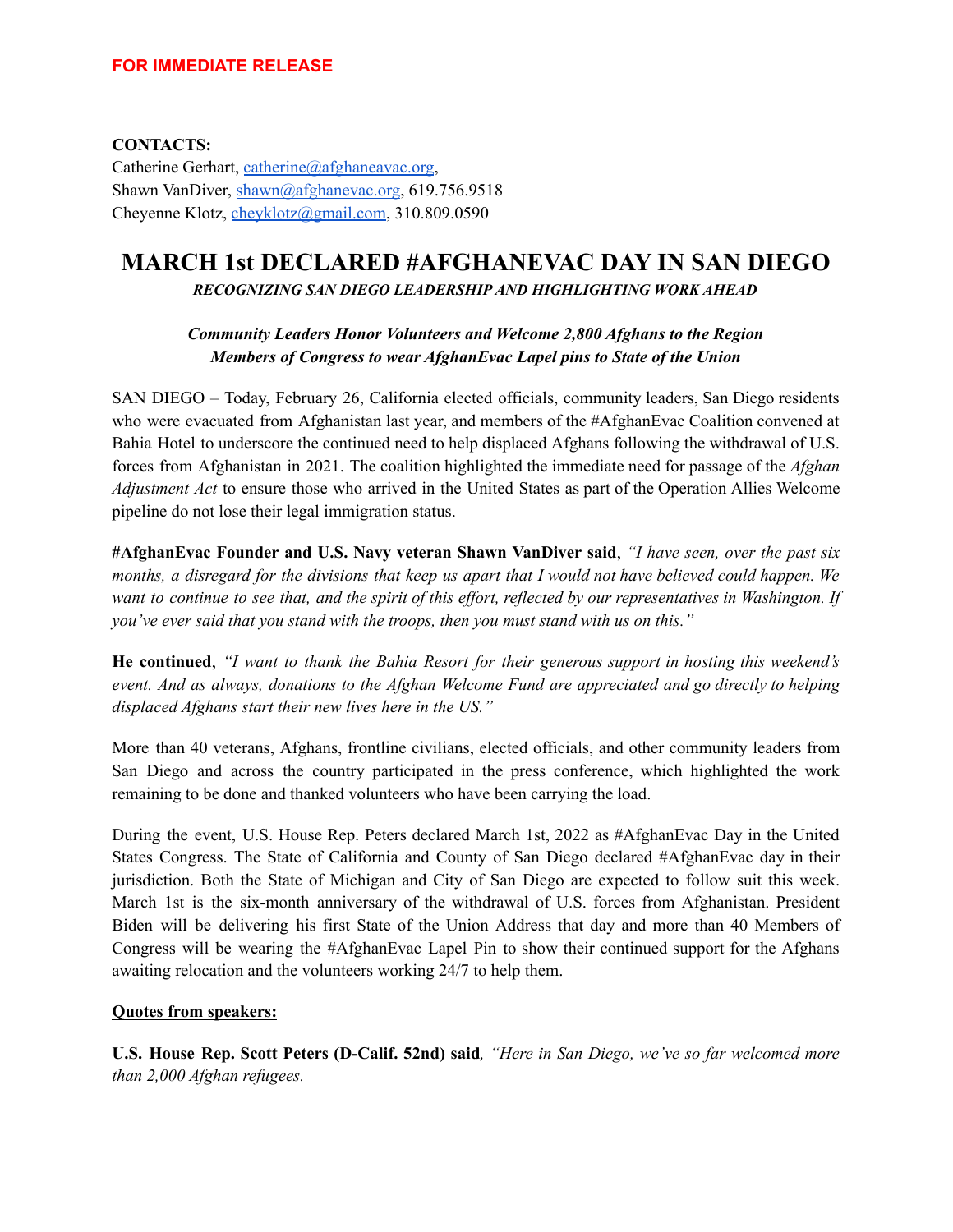#### **FOR IMMEDIATE RELEASE**

*And, we've had extraordinary leadership from people like Shawn Van Diver and the many other dedicated and capable members of the Afghan Evac coalition who have continued working around the clock, despite overwhelming odds.*

*They are veterans, frontline civilians, wartime allies, and Americans of all color, creed, and political* persuasion – a bipartisan team of people who began their work in August 2021 and continue their work today. I want to thank those volunteers that are here today as well as all the volunteers all over the nation *who have not given up.*

And I want to say to all the Afghanistan veterans here in San Diego and elsewhere – We know you are worried and hurting and fearful for your friends and partners and allies. We have not forgotten you or *them. I haven't forgotten, and I stand with you, and as your Congressman, I'm here to help.*

**San Diego City Councilmember Raul Campillo said**, *"As the Councilmember for the largest Afghan community in San Diego, I am so proud to work with AfghanEvac to help support my community members, particularly in Serra Mesa. Numerous individuals reached out to me personally to help them* with their family members this last year, and I could trust Afghan Evac to do all they could. We must do all we can to support the Afghan people and the military and civilian heroes who stepped up to serve *them."*

**San Diego City Councilmember Chris Cate said**, *"The work of the #AfghanEvac coalition goes beyond* the scope of partisan politics. I'm proud to support the sincere efforts of these volunteers who have *devoted themselves to helping thousands of Afghan families and individuals who have lost their homes* and way of life. Despite the impressive list of the coalition's accomplishments, there's a long road ahead *in the resettlement process, and we cannot slow down now."*

**Chair of the Select Board of Pembroke, MA, and U.S. Army veteran Jessica Bradley Rushing said,** "I am so proud to be a part of the continued relocation and resettlement of our Afghan friends and allies. But that work is not done - there's so much more we need to accomplish. It is imperative that our nation *keep the promises we made to those who stood by our side through twenty years of America's longest war."*

**Human First Coalition Chief Operations Officer, Connecticut GOP Official, and U.S. Army veteran** Alex Plitsas said, "I am one of many who would not be standing here today if it were not for the courage of Afghan civilians who stood beside us on the battlefield and provided assistance over the past 20 years. We as a nation made a commitment to honor these Afghan allies who remain left behind in Afghanistan, as well as those where were already evacuated, with a pathway to resettle in the United States. We are calling on Congress to pass the Afghan Adjustment Act to help ease and improve the process for resettling *Afghan allies and their families."*

Former Congresswoman Susan Davis (D-Calif. - 53rd) said, "I am so pleased to see this outpouring of support for newly arrived Afghans and hope even more San Diegans can assist during this difficult time. I *want to thank the leaders from across the region who have come together today."*

Notable Attendees of Saturday's Press Conference included: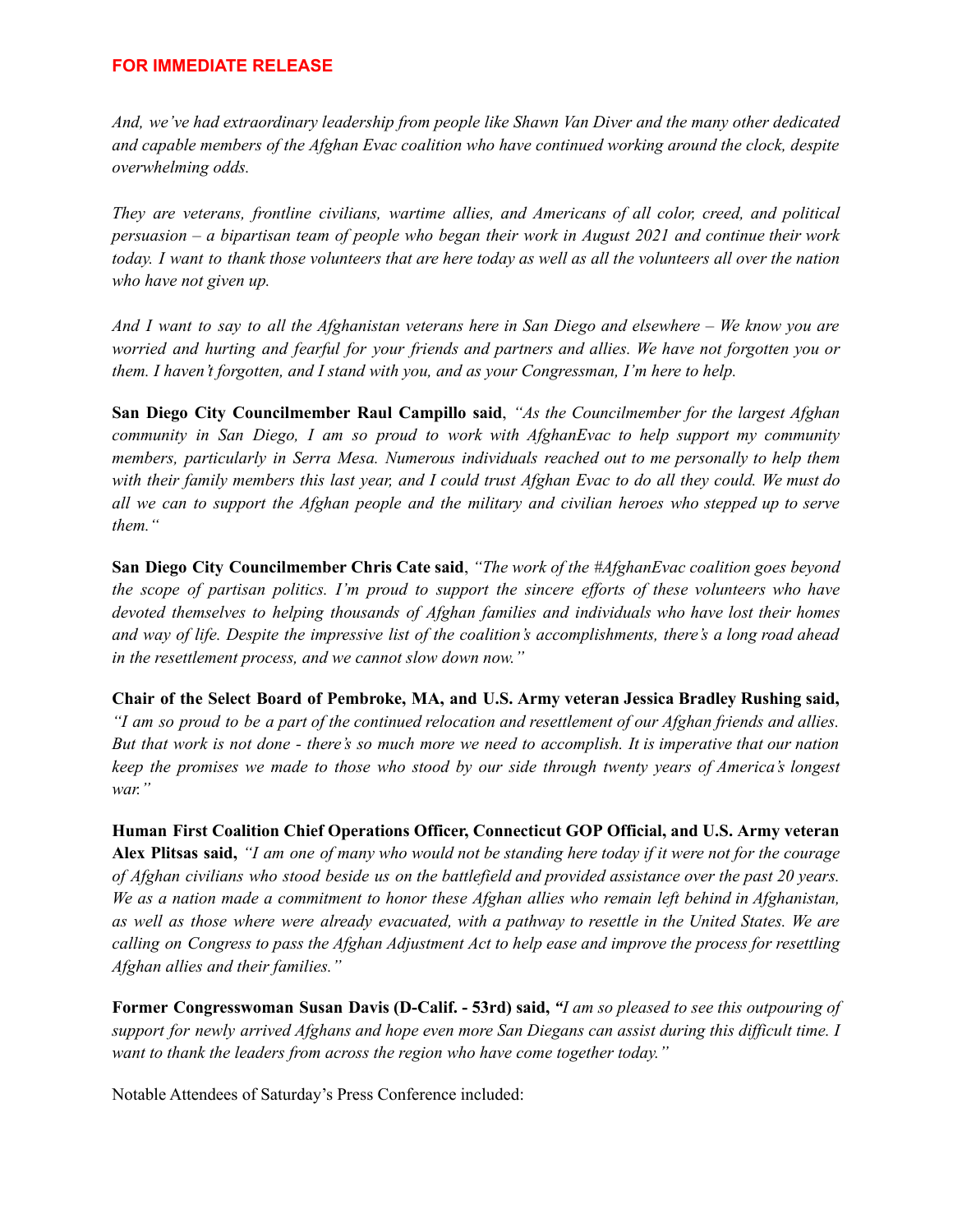#### **FOR IMMEDIATE RELEASE**

- U.S. Rep. Scott Peters (D-Calif. 52nd District)
- California State Assemblymember Christopher Ward\*
- Councilmember Chris Cate (San Diego)
- Councilmember Raul Campillo (San Diego)
- California Republican Party Regional Vice Chair Francis Barazza
- Connecticut Republican Party Official and Human First Spokesman Alex Plitsas
- Pembroke MA Selectwoman Jessica Bradley Rushing
- Lucky Manan, evacuated Afghan
- Prince Wafa, evacuated Afghan
- Shawn VanDiver, Founder of #AfghanEvac

In addition to acknowledging the consequential efforts of volunteers and nonprofits, which have enabled more than 88,000 Afghans to arrive in the United States, with 2,800 of those Afghans resettling in the San Diego region, elected officials from the State of California and U.S. Congress declared March 1st to be #AfghanEvac Day in honor of the six-month anniversary of the withdrawal. Both the City of San Diego and the County of San Diego are expected to declare the date as well during meetings next week.

Composed of veterans, frontline civilians, public servants, Afghans, and Americans across religious, political, and geographic boundaries, the #AfghanEvac Coalition is united in the shared commitment to help Afghan allies who have stood with Americans for twenty years through the longest conflict in US history. San Diego Convention Center Board Member Shawn VanDiver and Washington, DC resident March Bishop established the coalition in August 2021 to unite the disparate volunteer groups and organizations already working to evacuate Afghans following the fall of Kabul and withdrawal of US forces from Afghanistan. Today, the Coalition represents more than 180 organizations and works closely with the US Departments of State, Defense, Homeland Security, and Veterans Affairs, as well as the related White House teams in the West Wing, National Security Council, and Office of the First Lady.

Organizations within the #AfghanEvac Coalition have safely evacuated thousands of Afghans since September 2021 and the Coalition has distributed more than \$1,000,000 in direct aid to Afghans arriving in the US via a microgrant partnership with Globally.

Additionally, the #AfghanEvac and the Evacuate our Allies Coalitions have been working with a bipartisan, bicameral group of Congressional leaders to ensure the *Afghan Adjustment Act* moves forward in a timely manner.

Donations to the Afghan Welcome Fund can be made [here](https://www.ypfp.org/donate/).

AfghanEvac was founded in San Diego in 2021 and aims to help unite the operational efforts and voices *of more than 180 member organizations working across the full enterprise of relocation and resettlement following the withdrawal of US forces from Afghanistan after our nation's longest conflict*.

## **More info on accomplishments:**

**● Established twice-daily coordination and deconfliction calls on August 18th with 7 groups. Since then, our calls have grown to more than 180 organizations and we've reduced calls to three times a week.**